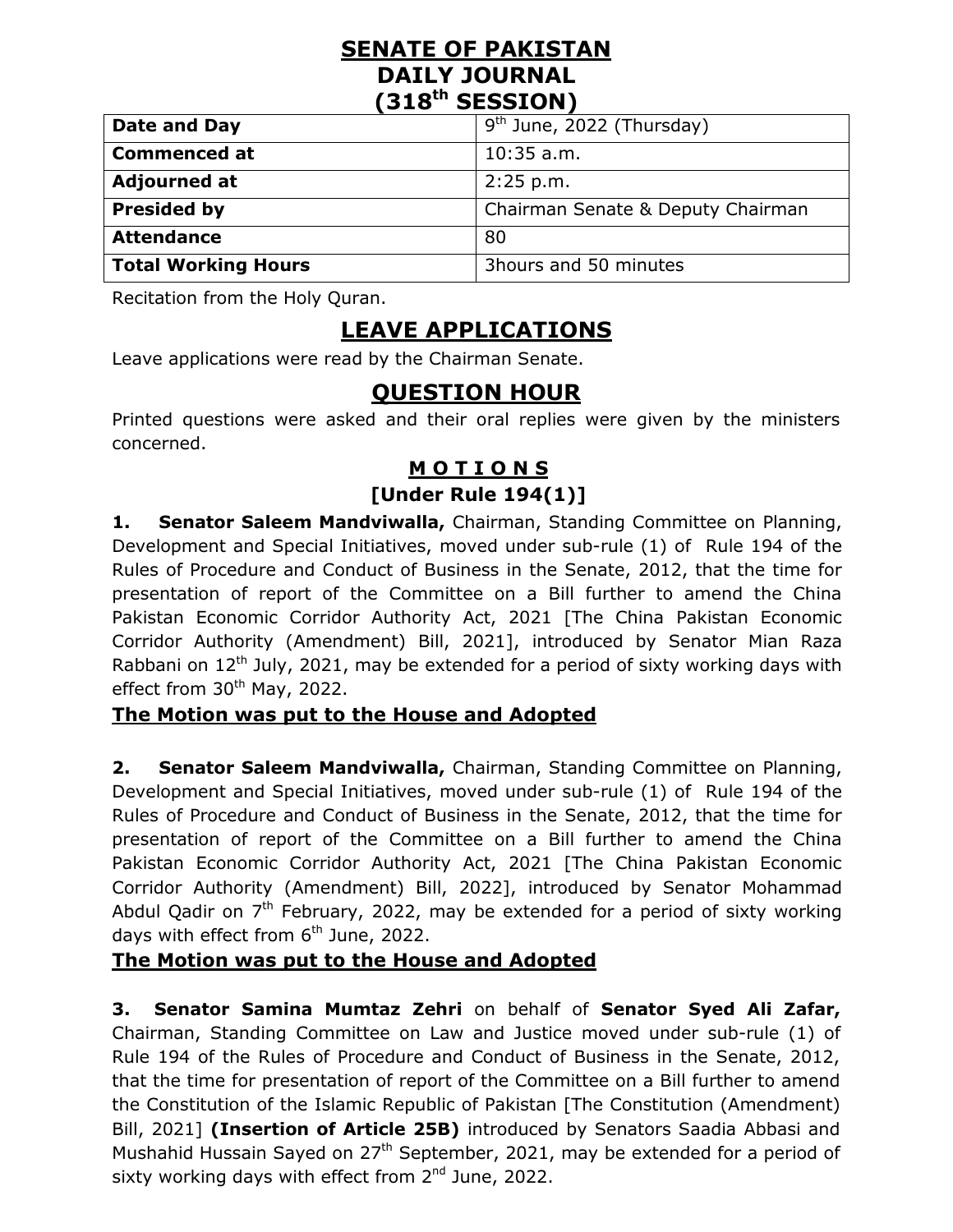# **The Motion was put to the House and Adopted**

**4. Senator Samina Mumtaz Zehri** on behalf of **Senator Syed Ali Zafar,** Chairman, Standing Committee on Law and Justice moved under sub-rule (1) of Rule 194 of the Rules of Procedure and Conduct of Business in the Senate, 2012, that the time for presentation of report of the Committee on a Bill further to amend the Constitution of the Islamic Republic of Pakistan [The Constitution (Amendment) Bill, 2021] **(Amendment of Articles 63-A, 64, and 160)**, introduced by Senators Dilawar Khan, Kauda Babar, Ahmed Khan, Hidayat Ullah and Naseebullah Bazai, on  $27<sup>th</sup>$  September, 2021, may be extended for a period of sixty working days with effect from 2<sup>nd</sup> June, 2022.

# **The Motion was put to the House and Adopted**

**5. Senator Samina Mumtaz Zehri** on behalf of **Senator Syed Ali Zafar,** Chairman, Standing Committee on Law and Justice moved under sub-rule (1) of Rule 194 of the Rules of Procedure and Conduct of Business in the Senate, 2012, that the time for presentation of report of the Committee on a Bill further to amend the Establishment of the Office of Wafaqi Mohtasib (Ombudsman) Order, 1983 [The Establishment of the Office of Wafaqi Mohtasib (Ombudsman) (Amendment) Bill, 2022], introduced by Senators Mohammad Abdul Qadir and Prince Ahmed Umer Ahmedzai, on  $17<sup>th</sup>$  January, 2022, may be extended for a period of sixty working days with effect from  $10^{th}$  June, 2022.

#### **The Motion was put to the House and Adopted**

**6. Senator Samina Mumtaz Zehri** on behalf of **Senator Syed Ali Zafar,** Chairman, Standing Committee on Law and Justice moved under sub-rule (1) of Rule 194 of the Rules of Procedure and Conduct of Business in the Senate, 2012, that the time for presentation of report of the Committee on a Bill further to amend the Constitution of the Islamic Republic of Pakistan [The Constitution (Amendment) Bill, 2022] **(Amendment of Articles 1, 51, 59, 106, 154, 175A, 198 and 218)**, introduced by Senator Rana Mahmood ul Hussan, on  $17<sup>th</sup>$  January, 2022, may be extended for a period of sixty working days with effect from.  $10<sup>th</sup>$  June, 2022.

#### **The Motion was put to the House and Adopted**

**7. Senator Samina Mumtaz Zehri** on behalf of **Senator Syed Ali Zafar,** Chairman, Standing Committee on Law and Justice moved under sub-rule (1) of Rule 194 of the Rules of Procedure and Conduct of Business in the Senate, 2012, that the time for presentation of report of the Committee on a Bill further to amend the Constitution of the Islamic Republic of Pakistan [The Constitution (Amendment) Bill, 2019] **(Amendment of Articles 1, 51, 106, 175A, 198 and 218)**, introduced by Senators Bahramand Khan Tangi, Rubina Khalid, Imamuddin Shouqeen, Dr. Sikandar Mandhro, Keshoo Bai, Mushtaq Ahmed and Anwar Lal Dean, on 2<sup>nd</sup> September, 2019, may be extended for a period of sixty working days with effect from 2<sup>nd</sup> June, 2022.

#### **The Motion was put to the House and Adopted.**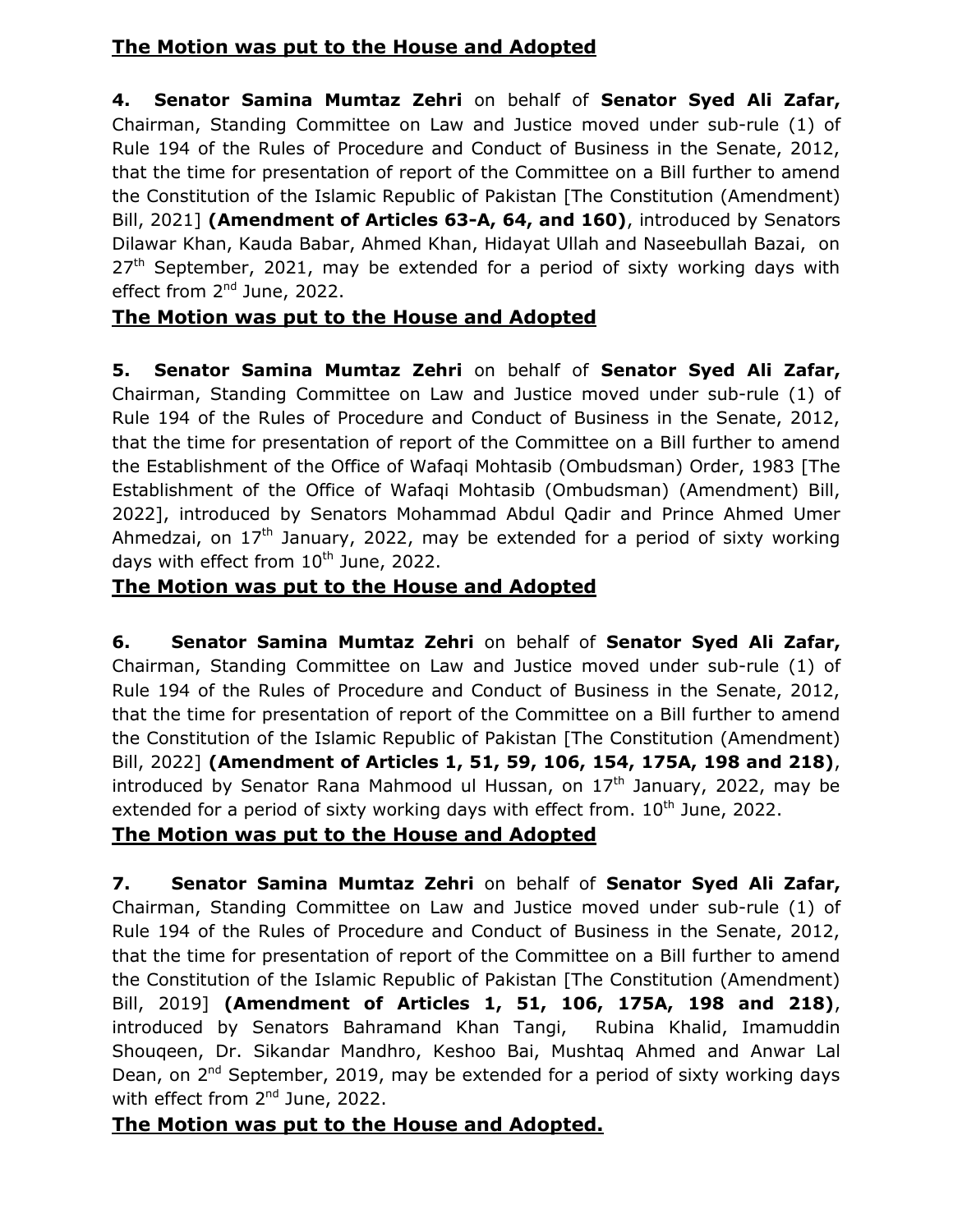## **REPORTS OF THE STANDING COMMITTEES-PRESENTATION OF:**

## **[Under Rule 166 (7)]**

**1. Senator Muhammad Qasim**, Chairman, Standing Committee on Railways, presented report of the Committee on the Public Sector Development Program (PSDP) proposed by the Ministry of Railways for the financial year 2022-2023, under sub-rule (7) of Rule 166 of the Rules of Procedure and Conduct of Business in the Senate, 2012.

# **The Report stood laid**

**2. Senator [Sana Jamali](https://www.senate.gov.pk/en/profile.php?uid=916&catid=261&subcatid=2&cattitle=Members%20Senate)** on behalf of **Senator Saifullah Abro**, Chairman, Standing on Power, presented report of the Committee on the Public Sector Development Program (PSDP) proposed by the Power Division for the financial year 2022-2023, under sub-rule (7) of Rule 166 of the Rules of Procedure and Conduct of Business in the Senate, 2012.

#### **The Report stood laid**

### **M O T I O N [Under Rule 196(1)]**

**1. Senator Rana Maqbool Ahmad,** Chairman, Standing Committee on Cabinet Secretariat, moved under sub-rule (1) of Rule 196 of the Rules of Procedure and Conduct of Business in the Senate, 2012, that the report of the Committee on a point of public importance raised by Senator Dilawar Khan on 25th January, 2022, regarding decisions made by the Central Selection Board (CSB), presented to the House on 2nd June, 2022, be considered and adopted.

#### **The Motion was put to the House and Adopted**

#### **LEGISLATIVE BUSINESS**

**1. Dr. Aisha Ghaus Pasha, MoS** for Finance and Revenue on behalf of Mr. Miftah ismail, Minister for Finance and Revenue, moved that the Bill further to amend the Fiscal Responsibility and Debt Limitation Act, 2005 [The Fiscal Responsibility and Debt Limitation (Amendment) Bill, 2022], as passed by the National Assembly, be taken into consideration.

**The Motion was put to the House which was not opposed by the Minister for Parliamentary Affairs. Thereafter, the House started second reading of the Bill i.e. clause by clause consideration.**

Following Member's also spoke on the issue:-

- 1. Senator Azam Nazeer Tarar, Leader of the House
- 2. Senator Dr. Shahzad Waseem, Leader of the Opposition
- 3. Senator Syed Yousuf Raza Gillani
- 4. Senator Mushtaq Ahmed
- 5. Rana Tanveer Hussain, Minister for Federal Education & Professional Training
- 6. Senator Shoukat Fayyaz Ahmed Tareen
- 7. Senator Syed Shibli Faraz
- 8. Senator Mohsin Aziz
- 9. Dr. Ayesha Ghous Pasha MOS
- 10. Senator Dilawar Khan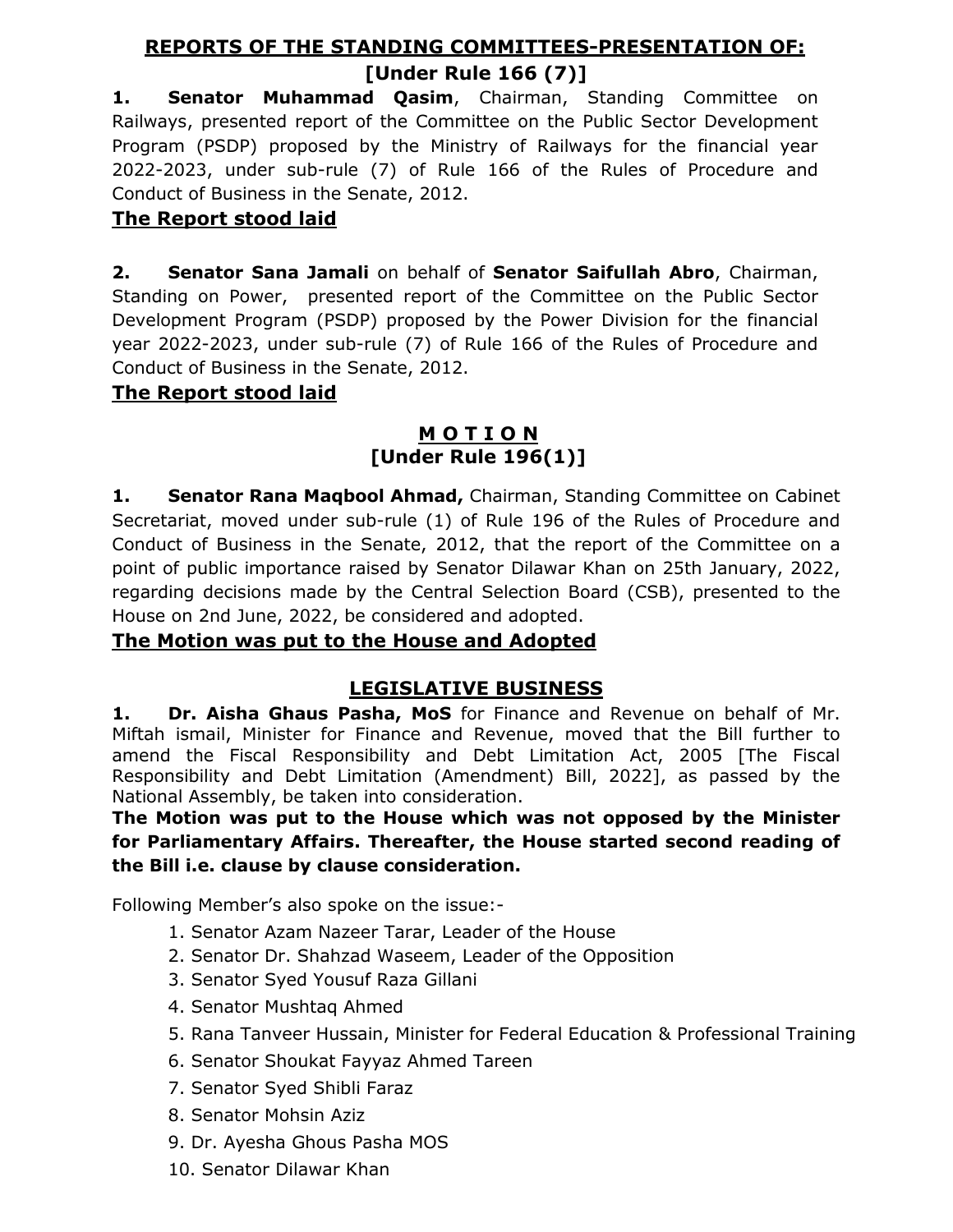**2. Dr. Aisha Ghaus Pasha Mos** for Finance and Revenue on behalf of Mr. Miftah ismail, Minister for Finance and Revenue, moved that the Bill further to amend the Fiscal Responsibility and Debt Limitation Act, 2005 [The Fiscal Responsibility and Debt Limitation (Amendment) Bill, 2022], be passed.

#### **The Motion was put to the House and the Bill was passed**

#### **MOTION [Under Rule 263]**

**1. Rana Tanveer Hussain,** Minister for Federal Education, Professional Training, National Heritage and Culture, moved under Rule 263 of the Rules of Procedure and Conduct of Business in the Senate, 2012, that the requirement of Rule 120 of the said Rules regarding notice period, be dispensed with in order to take into consideration the Bill to provide for the establishment of National Rahmatul-Lil-Aalameen Wa Khatamun Nabiyyin Authority [The National Rahmatul-Lil-Aalameen Wa Khatamun Nabiyyin Authority Bill, 2022], as passed by the National Assembly.

#### **The Motion was put to the House and Adopted**

#### **LEGISLATIVE BUSINESS**

**1. Rana Tanveer Hussain,** Minister for Federal Education, Professional Training, National Heritage and Culture, moved that the Bill to provide for the establishment of National Rahmatul-Lil-Aalameen Wa Khatamun Nabiyyin Authority [The National Rahmatul-Lil-Aalameen Wa Khatamun Nabiyyin Authority Bill, 2022], as passed by the National Assembly, be taken into consideration at once.

## **The Motion was put to the House which was not opposed by the Minister for Parliamentary Affairs. Thereafter, the House started second reading of the Bill i.e. clause by clause consideration.**

**2. Rana Tanveer Hussain,** Minister for Federal Education, Professional Training, National Heritage and Culture, moved that the Bill to provide for the establishment of National Rahmatul-Lil-Aalameen Wa Khatamun Nabiyyin Authority [The National Rahmatul-Lil-Aalameen Wa Khatamun Nabiyyin Authority Bill, 2022], be passed.

#### **The Motion was put to the House and the Bill was passed**

#### **REPORT LAID BEFORE THE SENATE**

**1. Mr. Miftah ismail,** Minister for Finance and Revenue, laid before the Senate the Report on  $2^{nd}$  Biannual Monitoring on the implementation of  $7<sup>th</sup>$  NFC Award (January-June, 2021), as required under clause (3B) of Article 160 of the Constitution of the Islamic Republic of Pakistan.

#### **The Report stood laid**

#### **CALLING ATTENTION NOTICES**

**1. Senators Mian Raza Rabbani, Mushtaq Ahmed, Fawzia Arshad, Danesh Kumar And Sana Jamali,** draw attention of the Minister for Water Resources towards water scarcity in the country.